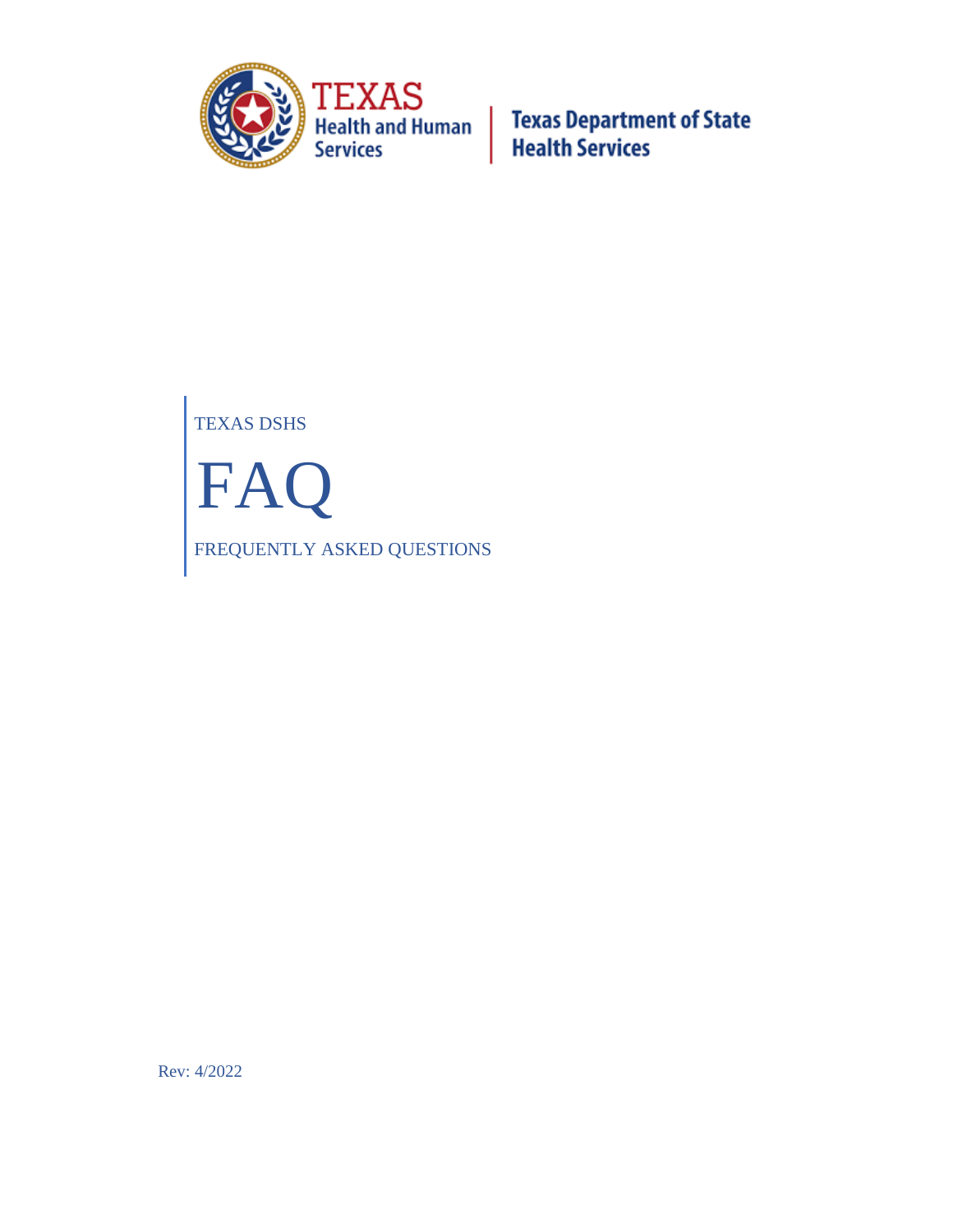

# **Table of Contents**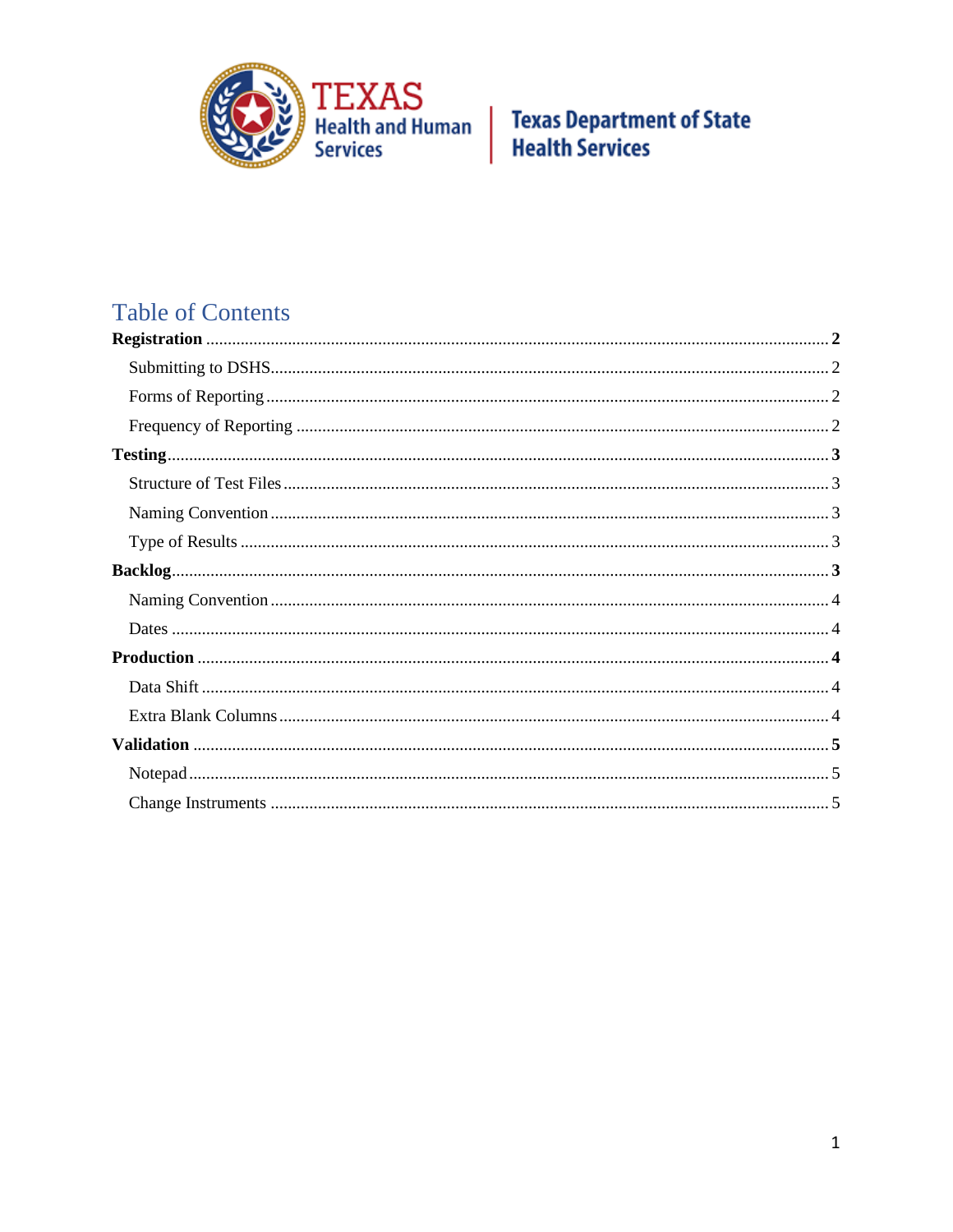

### **Texas Department of State Health Services**

### **FAQ**

*Please note that the directives offered here are regarding fulfilling your state reporting obligations to the Texas Department of State Health Services (DSHS). Be sure to reference your local health authority for any local reporting directives.*

### Registration

#### **My facility is already submitting COVID-19 results to the local health department. Do I still have to submit to DSHS?**

Yes, the State of Texas is a dual reporting state. Facilities must follow both local *and* state mandates for reporting.

#### **My facility is already submitting COVID-19 results to the National Healthcare Safety Network (NHSN). Do I still have to submit to DSHS?**

If you are reporting your results to NHSN, you do not need to report to DSHS, as NHSN will report your results to the state.

#### **My facility is already submitting COVID-19 results to the Centers for Disease Control and Prevention (CDC)'s Simple Report. Do I still have to submit to DSHS?**

If you are reporting your results via SimpleReport, you do not need to report to DSHS, as USDS will report your results to the state

#### **How do I begin the process of submitting COVID-19 results to the state?**

The first step is to register your site(s) [here.](https://dshs.texas.gov/coronavirus/forms/registerlab.aspx) After registration, we will send you the necessary documents and instructions for reporting your results to DSHS.

### **I have registered my facility(s); how do we proceed?**

Texas DSHS will reach out to you with instructions for next steps after receiving your registration form and confirming that your CLIA is valid.

### **Can I fax email, mail, or phone you my facility's results?**

Per the Federal CARES Act, sites are required to report results submitting HL7 or CSV files via sFTP.

### **Can I email DSHS my facility's results in a spreadsheet?**

E-mail is not a secure method for protected health information (PHI) transfer or patient identifying information (PII), Texas DSHS will not accept reports via this method.

### **My facility is conducting point-of-care antigen tests. We are not a traditional lab facility. Does our facility still have to report test results to the state?**

Yes. You are required to submit all COVID-19 test results to the state. The Facility Onboarding User Guide details how non-traditional facilities can register to report to the state.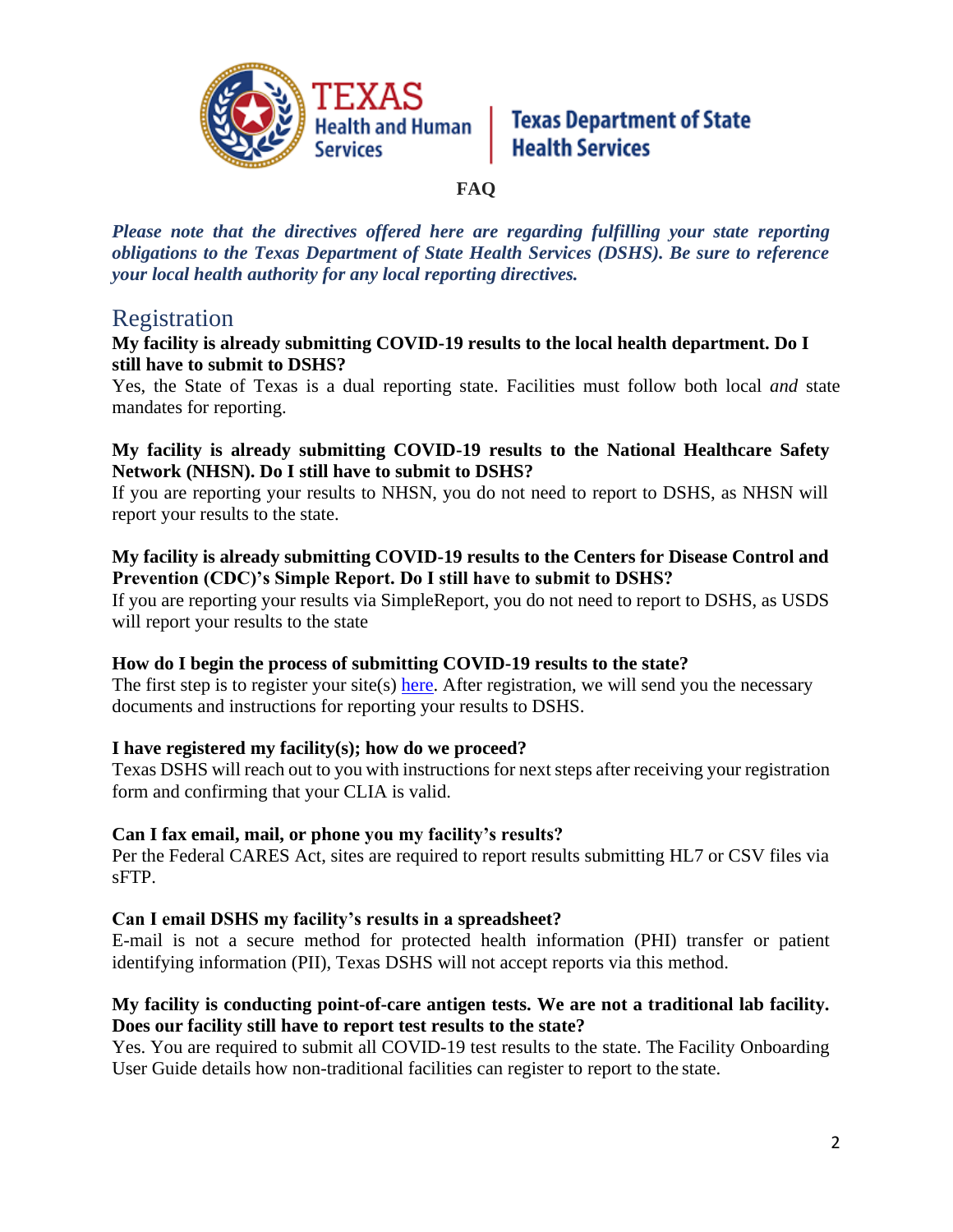

# **Health and Human Texas Department of State**<br>Services **Health Services**

#### **How often do I have to report COVID results to Texas DSHS? Do I have to report over the weekend?**

Each facility is responsible for accurately reporting COVID results to the state within 24hrs of receiving results. If your facility is not open on a weekend or holiday, reports must be submitted on the next business day.

### **Can our facility submit weekly reports instead of daily?**

Reports **MUST** be submitted daily. Timely reporting is extremely important and necessary as our public health agency personnel has to take action to mitigate the spread of infectious disease within the communities.

# **Testing**

#### **I registered, submitted my IP, and connected successfully to the sFTP client. Can our facility start submitting test results?**

Before sending reports, your facility must first submit a test file to ensure your facility is compliant with the submission template guidelines and data dictionary. Only if the test file passes validation without any issues, will we approve your facility to submit actual test results.

### **How should facility test files be structured?**

Test files MUST be a .csv file and records MUST resemble real data. Utilize the CSV template and enter test records in accordance with the data dictionary. Please reference the example file naming convention to replace with *Test\_Your site's full legal name\_the site's legal CLIA number\_ current submitted date (e.g., YYYYMMDD)* prior to submitting your file.

### **Does our facility only submit positive test results?**

Facilities are required to submit **ALL** test results, including positive, negative and indeterminates, to DSHS. Contact your local health authority for their requirements for reporting.

### **Which COVID-19 tests should our facility report to DSHS?**

Results for all COVID-19 **[tests](file:///C:/Users/lpalenapa486/AppData/Local/Microsoft/Windows/INetCache/Content.Outlook/COVID19TestingExplained.pdf)** must be reported:

- Antigen
- PCR
- Antibody
- Genetic sequencing (contact COVID-19ELR@dshs.texas.gov if your facility is performing genetic sequencing tests)
- POC Point of Care (can be antigen, PCR, or antibody)
- SARS-CoV-2 component of panel tests that includes additional tests (e.g., flu A,  $+$  flu B, RSV)

### **How does our facility report panel tests?**

If the panel test your facility conducts includes tests for COVID-19, please report **ONLY** the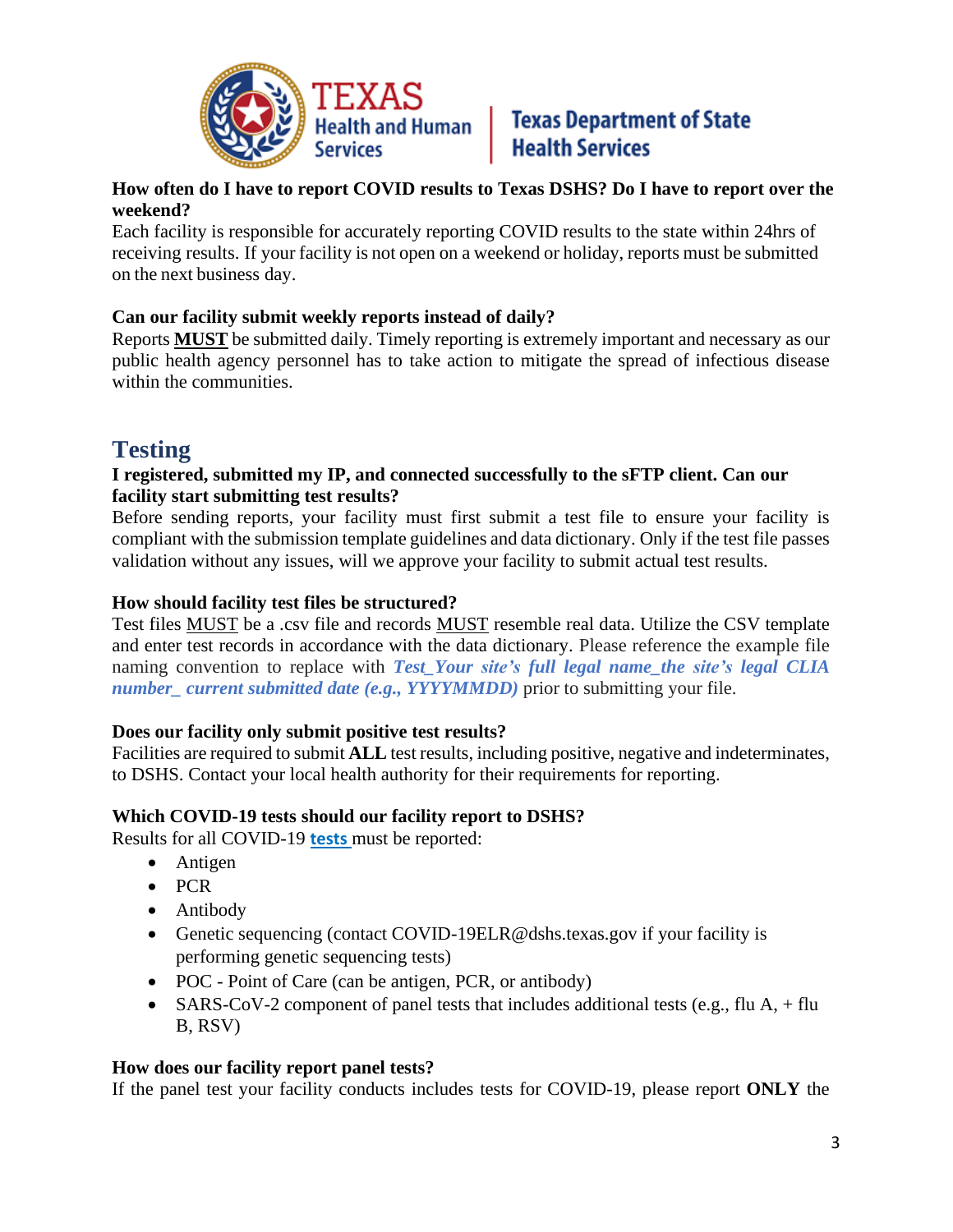

# **Health and Human Texas Department of State**<br>Services **Health Services Health Services**

results for the SARS-CoV-2 component of the panel. Ensure that you are reporting the LOINC code corresponding to the SARS-CoV-2 component. Do not use the LOINC order code of panel tests.

# One-time Backlog

**Do I include the time range that I wasn't submitting results in the file name of my backlog?** Yes, the file name should include the start date and end date. *Backlog\_Your site's full legal name\_ site's legal CLIA number\_start date\_end date (e.g., YYYYMMDD)*

### **When did Texas DSHS stop accepting paper submissions?**

The backlog would be from 2022 to present if you have never reported to us electronically before. Since 3/2020, we required facilities to submit results electronically. If facilities were not reporting the results to us via HL7 or CSV, the facility has been out of compliance.

### **How far back does my facility have to backlog?**

The backlog file should only contain labs from 1/1/2022 to present.

### Production

### **What is the LOINC? What LOINC code should the facility utilize?**

Logical Observation Identifiers Names and Codes (LOINC) is a common language (set of identifiers, names, and codes) for identifying health measurements, observations, and documents. The **[LOINC](https://loinc.org/sars-cov-2-and-covid-19/)** website provides current codes for all reporting.

- **Instructions for finding the correct LOINC\_Code**
	- o Please visit this link <https://www.cdc.gov/csels/dls/sars-cov-2-livd-codes.html> and download Mapping tool: LIVD [SARS-CoV-2](https://www.cdc.gov/csels/dls/documents/livd_test_code_mapping/LIVD-SARS-CoV-2-2021-08-11.xlsx) Test Codes.xlsx
	- o Once downloaded, open the document and click on the LOINC Mapping tab.
	- o Search for the manufacturer and model of the instrument/test kit you are using. You can do this by clicking "Find and Select" or using the Ctrl+F command to search.
	- o Scroll to the corresponding column "Test Performed LOINC Code" and use the code for the test you are performing.

### **What is the Device\_Identifier and where can the facility locate the ID? Is this a required field to report?**

The combination of Manufacturer and Model name of the device, as listed in the [CDC LIVD Mapping Tool](https://www.cdc.gov/csels/dls/sars-cov-2-livd-codes.html) is adequate for device identifiers (remove any commas, if present). Your facility may also use primary DI number, as listed in the Access GUDID [website.](https://accessgudid.nlm.nih.gov/) This is a required field and the data dictionary lists each field which is required to report.

• **Instructions for finding the correct Primary DI Number:**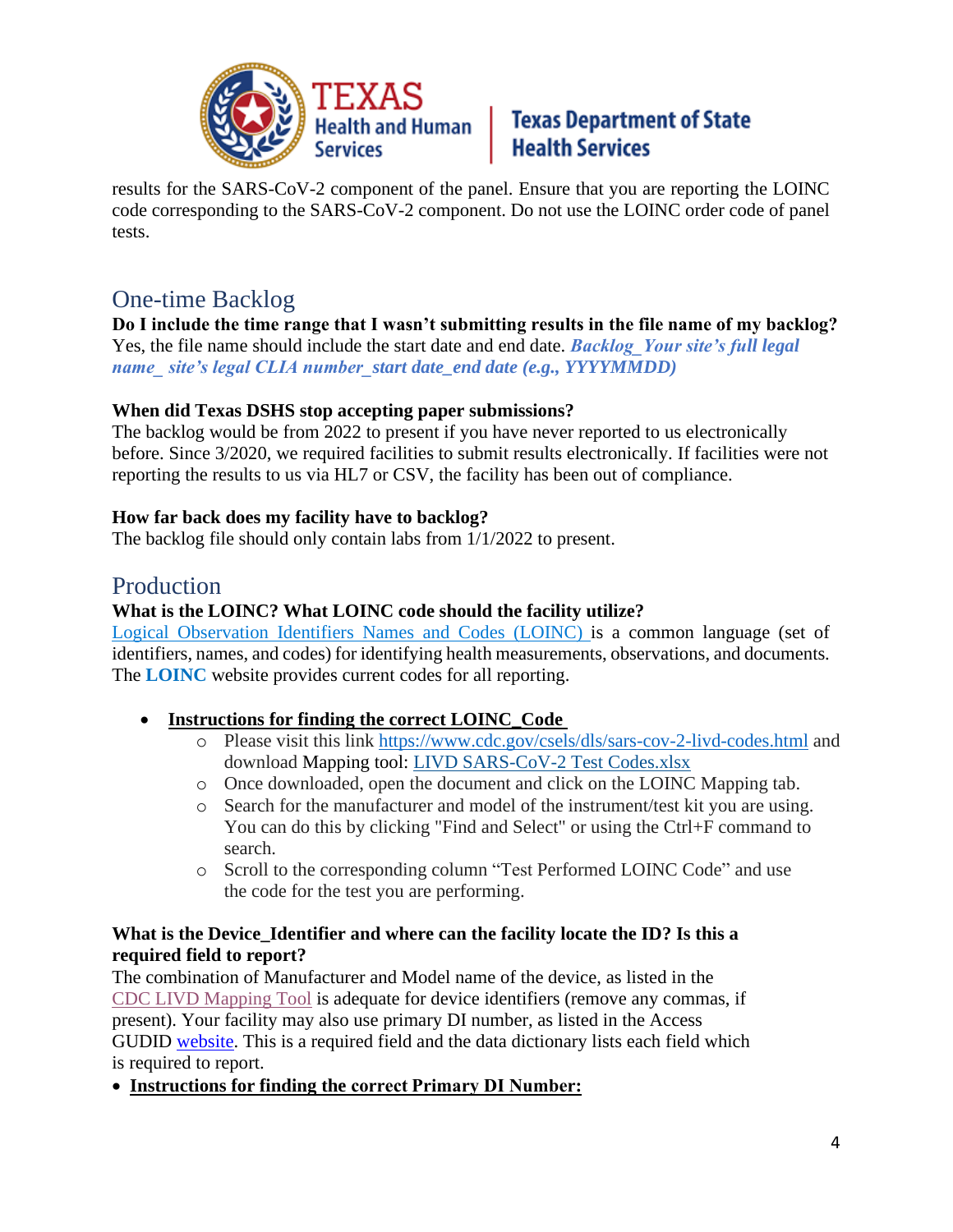

# **Texas Department of State Health Services**

• Please go to Access GUDID website to look up the "Primary DI Number" for the device you are using to report in the "Device Identifier" field. Make sure the "Primary DI Number" is preserved correctly prior to saving the CSV file.

• To check if the "Primary DI number" is saved correctly (*meaning, the "Primary DI Number" should not have trailing zeros or trailing zeros after the decimal*), open the file in "notepad" to see if the "Primary DI number" is preserved.

• If you make any corrections to the file after that, you will have to repeat the process by making sure the "Primary DI Number" is preserved correctly prior to saving the file again.

• NOTE: If the test you are performing is not listed, use the combination of Manufacturer and Model name of the device, as listed in the [CDC LIVD Mapping Tool](https://www.cdc.gov/csels/dls/sars-cov-2-livd-codes.html)

### **Our facility cannot locate the value for a required field. How do we proceed?**

Refer to the data dictionary for guidance. Only the format in the data dictionary is permitted.

### **I am a new staff member replacing the staff member responsible for reporting. The previous staff member is no longer responsible for reporting. What do I do?**

Email your question to **[COVID-19ELR@dshs.texas.gov](mailto:COVID-19ELR@dshs.texas.gov)** detailing your situation. Make sure to include your facility's CLIA number in the email. We can work to revise and/or correct our contact information for your facility.

# Validation

### *Please refer to the data dictionary for guidance to correct all failed validations.*

### **Can we schedule a call to review validation issues?**

The preferred method of communication is through email since multiple individuals monitor the COVID-19 mailbox and we can provide timely, detailed responses to your questions. Please email the specific issues you are experiencing to **[COVID-19ELR@dshs.texas.gov](mailto:COVID-19ELR@dshs.texas.gov)** .

### **Why are all the facility's date fields causing errors?**

.csv files accept **ONLY MM/DD/YYYY** formatted fields and must not have timestamps. If dates are not reported in this format, they **WILL** fail validation. If the date field failed validation but it looks correct in Excel, check the underlying text of the file by reviewing the data in Notepad. If the date is not in **MM/DD/YYYY** format when reviewing the file in Notepad, then the data is not formatted properly.

### **The CSV looks correct in Excel with no data entry issues. Why is our facility's file submission still failing?**

Open the CSV file in Notepad and check for any extra commas at the end of each line, as those